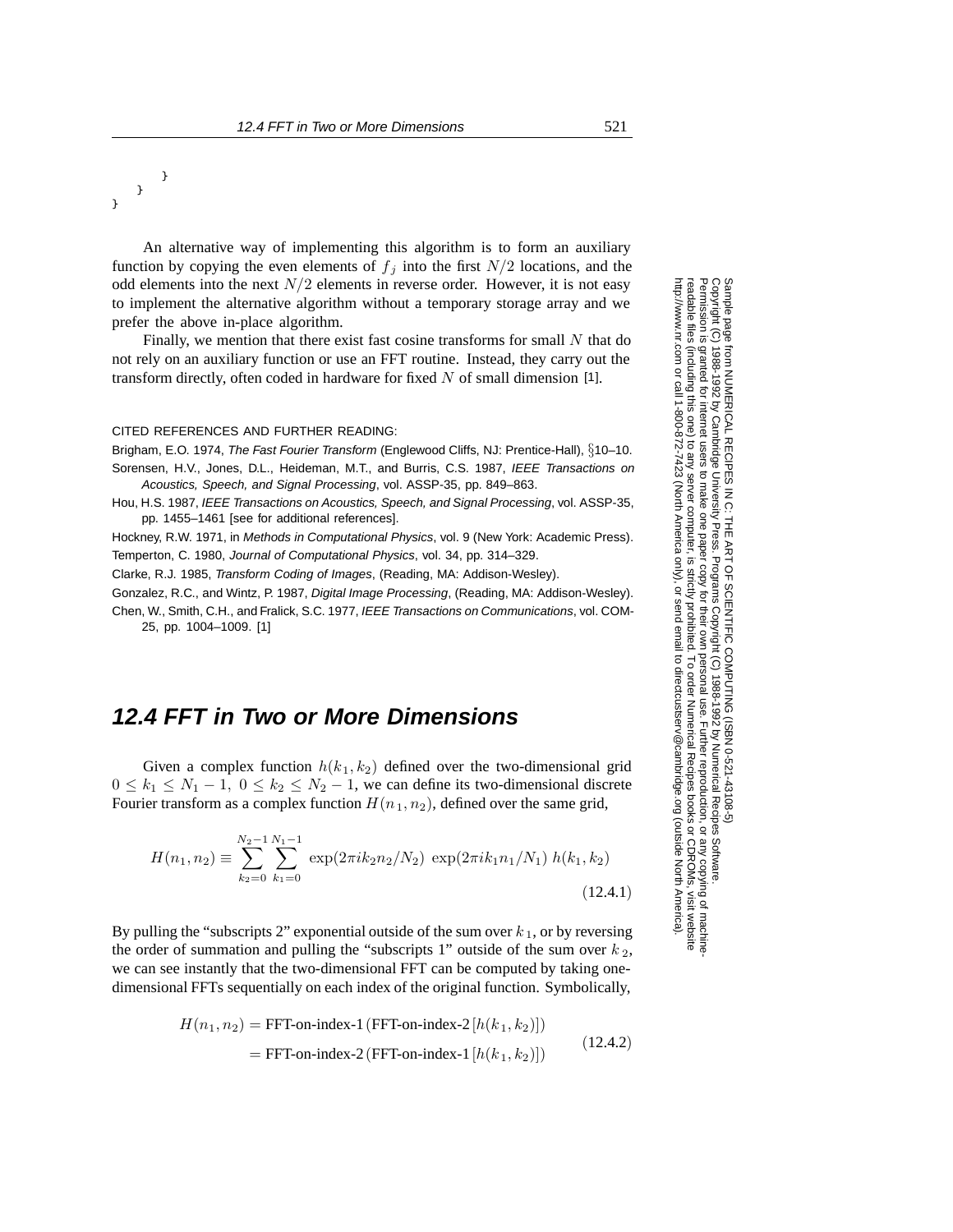For this to be practical, of course, both  $N_1$  and  $N_2$  should be some efficient length for an FFT, usually a power of 2. Programming a two-dimensional FFT, using (12.4.2) with a one-dimensional FFT routine, is a bit clumsier than it seems at first. Because the one-dimensional routine requires that its input be in consecutive order as a one-dimensional complex array, you find that you are endlessly copying things out of the multidimensional input array and then copying things back into it. This is not recommended technique. Rather, you should use a multidimensional FFT routine, such as the one we give below.

The generalization of  $(12.4.1)$  to more than two dimensions, say to  $L$ dimensions, is evidently

$$
H(n_1, ..., n_L) \equiv \sum_{k_L=0}^{N_L-1} \cdots \sum_{k_1=0}^{N_1-1} \exp(2\pi i k_L n_L / N_L) \times \cdots
$$
  
×  $\exp(2\pi i k_1 n_1 / N_1) h(k_1, ..., k_L)$  (12.4.3)

where  $n_1$  and  $k_1$  range from 0 to  $N_1 - 1, \ldots, n_L$  and  $k_L$  range from 0 to  $N_L - 1$ . How many calls to a one-dimensional FFT are in (12.4.3)? Quite a few! For each value of  $k_1, k_2, \ldots, k_{L-1}$  you FFT to transform the L index. Then for each value of  $k_1, k_2, \ldots, k_{L-2}$  and  $n_L$  you FFT to transform the  $L-1$  index. And so on. It is best to rely on someone else having done the bookkeeping for once and for all.

The inverse transforms of (12.4.1) or (12.4.3) are just what you would expect them to be: Change the i's in the exponentials to  $-i$ 's, and put an overall factor of  $1/(N_1 \times \cdots \times N_L)$  in front of the whole thing. Most other features of multidimensional FFTs are also analogous to features already discussed in the one-dimensional case:

- Frequencies are arranged in wrap-around order in the transform, but now for each separate dimension.
- The input data are also treated as if they were wrapped around. If they are discontinuous across this periodic identification (in any dimension) then the spectrum will have some excess power at high frequencies because of the discontinuity. The fix, if you care, is to remove multidimensional linear trends.
- If you are doing spatial filtering and are worried about wrap-around effects, then you need to zero-pad all around the border of the multidimensional array. However, be sure to notice how costly zero-padding is in multidimensional transforms. If you use too thick a zero-pad, you are going to waste a *lot* of storage, especially in 3 or more dimensions!
- Aliasing occurs as always if sufficient bandwidth limiting does not exist along one or more of the dimensions of the transform.

The routine fourn that we furnish herewith is a descendant of one written by N. M. Brenner. It requires as input (i) a scalar, telling the number of dimensions, e.g., 2; (ii) a vector, telling the length of the array in each dimension, e.g., (32,64). Note that these lengths *must all* be powers of 2, and are the numbers of *complex* values in each direction; (iii) the usual scalar equal to  $\pm 1$  indicating whether you want the transform or its inverse; and, finally (iv) the array of data.

A few words about the data array: fourn accesses it as a one-dimensional array of real numbers, that is, data  $[1..(2N_1N_2...N_L)]$ , of length equal to twice the

Permission is granted for internet users to make one paper copy for their own personal use. Further reproduction, or any copyin Copyright (C) 1988-1992 by Cambridge University Press.Programs Copyright (C) 1988-1992 by Numerical Recipes Software. Sample page from NUMERICAL RECIPES IN C: THE ART OF SCIENTIFIC COMPUTING (ISBN 0-521-43108-5) g of machinereadable files (including this one) to any servercomputer, is strictly prohibited. To order Numerical Recipes booksor CDROMs, visit website http://www.nr.com or call 1-800-872-7423 (North America only),or send email to directcustserv@cambridge.org (outside North America).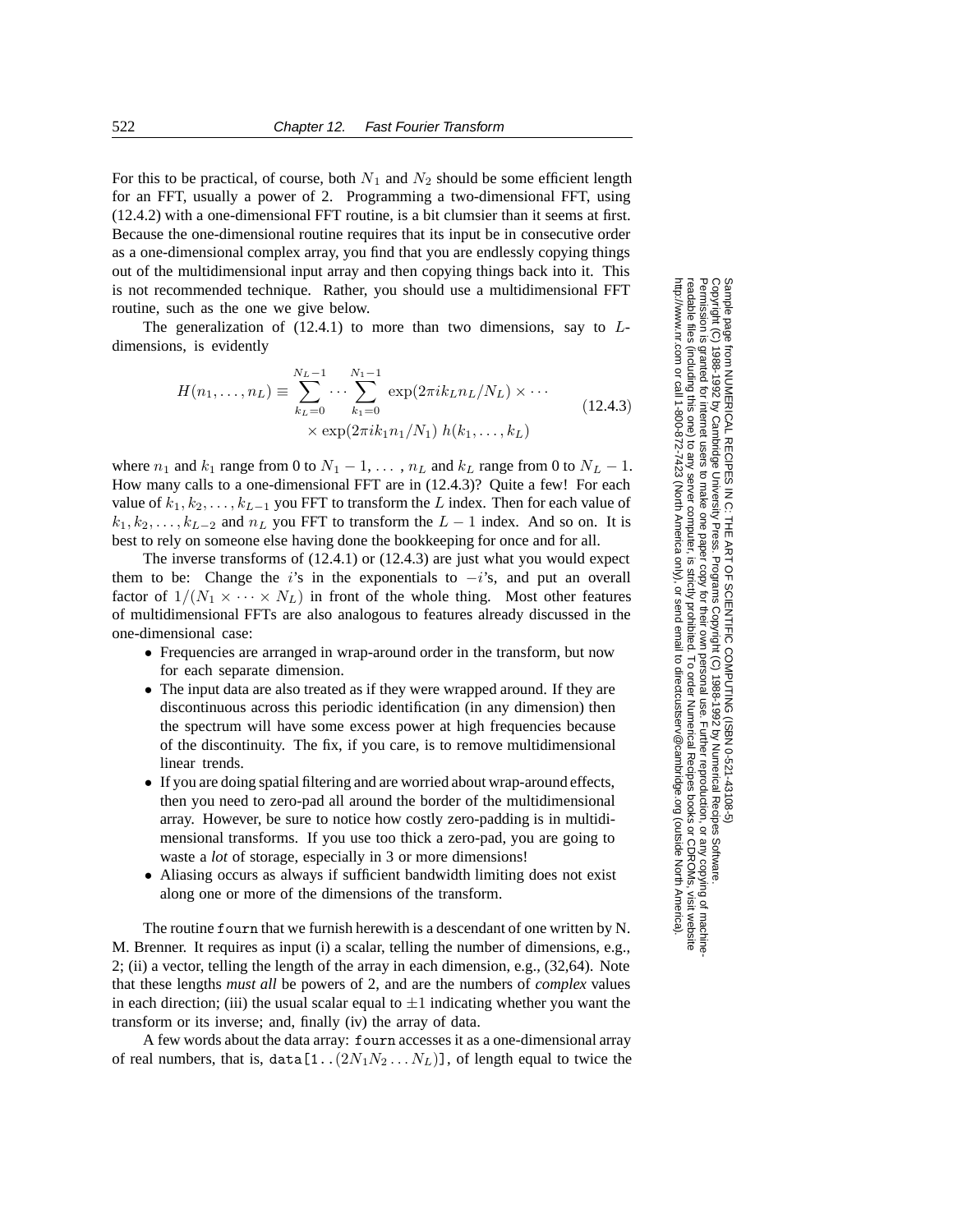

Figure 12.4.1. Storage arrangement of frequencies in the output  $H(f_1, f_2)$  of a two-dimensional FFT. The input data is a two-dimensional  $N_1 \times N_2$  array  $h(t_1, t_2)$  (stored by rows of complex numbers). The output is also stored by complex rows. Each row corresponds to a particular value of  $f_1$ , as shown in the figure. Within each row, the arrangement of frequencies  $f_2$  is exactly as shown in Figure 12.2.2.  $\Delta_1$  and  $\Delta_2$  are the sampling intervals in the 1 and 2 directions, respectively. The total number of (real) array elements is  $2N_1N_2$ . The program fourn can also do more than two dimensions, and the storage arrangement generalizes in the obvious way.

product of the lengths of the  $L$  dimensions. It assumes that the array represents an L-dimensional complex array, with individual components ordered as follows: (i) each complex value occupies two sequential locations, real part followed by imaginary; (ii) the first subscript changes least rapidly as one goes through the array; the last subscript changes most rapidly (that is, "store by rows," the C norm); (iii) subscripts range from 1 to their maximum values  $(N_1, N_2, \ldots, N_L)$ , respectively), rather than from 0 to  $N_1 - 1$ ,  $N_2 - 1$ , ...,  $N_L - 1$ . Almost all failures to get fourn to work result from improper understanding of the above ordering of the data array, so take care! (Figure 12.4.1 illustrates the format of the output array.)

#include <math.h> #define  $SWAP(a,b)$  tempr=(a);(a)=(b);(b)=tempr

void fourn(float data[], unsigned long nn[], int ndim, int isign)

Replaces data by its ndim-dimensional discrete Fourier transform, if isign is input as 1. nn[1..ndim] is an integer array containing the lengths of each dimension (number of complex values), which MUST all be powers of 2. data is a real array of length twice the product of these lengths, in which the data are stored as in a multidimensional complex array: real and imaginary parts of each element are in consecutive locations, and the rightmost index of the array increases most rapidly as one proceeds along data. For a two-dimensional array, this is equivalent to storing the array by rows. If isign is input as *−*1, data is replaced by its inverse transform times the product of the lengths of all dimensions.

Permission is granted for internet users to make one paper copy for their own personal use. Further reproduction, or any copyin Copyright (C) 1988-1992 by Cambridge University Press.Programs Copyright (C) 1988-1992 by Numerical Recipes Software. Sample page from NUMERICAL RECIPES IN C: THE ART OF SCIENTIFIC COMPUTING (ISBN 0-521-43108-5) g of machinereadable files (including this one) to any servercomputer, is strictly prohibited. To order Numerical Recipes booksor CDROMs, visit website http://www.nr.com or call 1-800-872-7423 (North America only),or send email to directcustserv@cambridge.org (outside North America).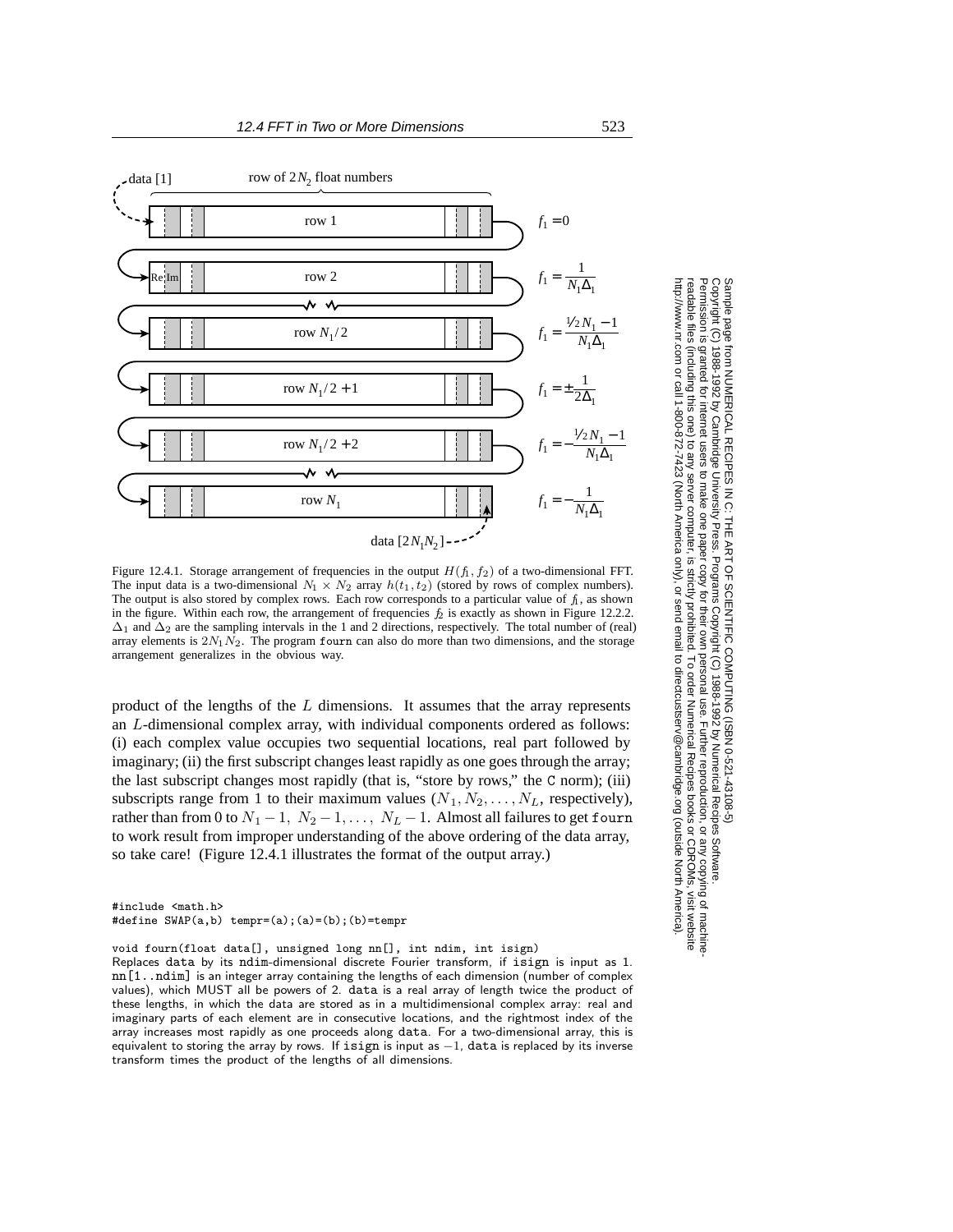int idim; unsigned long i1,i2,i3,i2rev,i3rev,ip1,ip2,ip3,ifp1,ifp2; unsigned long ibit,k1,k2,n,nprev,nrem,ntot; float tempi, tempr;<br>double theta, wi, wpi, wpr, wr, wtemp; Double precision for trigonometric recurrences.<br>Compute total number of complex valfor  $(nto=1, idim=1; idim<=ndim; idim++)$  Comput<br>ntot  $*=nnlidim!$ ntot  $*=$  nn [idim]; nprev=1; for (idim=ndim;idim>=1;idim--) { Main loop over the dimensions. n=nn[idim]; nrem=ntot/(n\*nprev); ip1=nprev  $\lt$  1; ip2=ip1\*n; ip3=ip2\*nrem;  $i2rev=1$ ;<br>for  $(i2=1;i2<=ip2;i2+=ip1)$  { This is the bit-reversal section of the routine. if  $(i2 < i2rev)$  { for (i1=i2;i1<=i2+ip1-2;i1+=2) { for (i3=i1;i3<=ip3;i3+=ip2) { i3rev=i2rev+i3-i2; SWAP(data[i3],data[i3rev]); SWAP(data[i3+1],data[i3rev+1]); } } } ibit=ip2  $\gg$  1; while (ibit  $>=$  ip1 && i2rev  $>$  ibit) {  $i2rev = ibit;$ ibit >>= 1; } i2rev += ibit; }<br>ifp1=ip1; Here begins the Danielson-Lanczos sec-<br>tion of the routine. while (ifp1  $\langle$  ip2) { ifp2=ifp1  $\lt\lt 1$ ; theta=isign\*6.28318530717959/(ifp2/ip1); Initialize for the trig. recurwtemp=sin(0.5\*theta); rence.  $wpr = -2.0*wtemp*wtemp;$ wpi=sin(theta);  $wr=1.0$ ; wi=0.0; for (i3=1;i3<=ifp1;i3+=ip1) { for (i1=i3;i1<=i3+ip1-2;i1+=2) { for  $(i2=i1;i2\le ip3;i2+=ifp2)$  {<br>k1=i2; Dani Danielson-Lanczos formula:  $k2=k1+ifp1;$ tempr=(float)wr\*data[k2]-(float)wi\*data[k2+1]; tempi=(float)wr\*data[k2+1]+(float)wi\*data[k2]; data[k2]=data[k1]-tempr;  $data[k2+1]=data[k1+1]-tempi;$ data[k1] += tempr;  $data[k1+1] += tempi;$ } } wr=(wtemp=wr)\*wpr-wi\*wpi+wr; Trigonometric recurrence. wi=wi\*wpr+wtemp\*wpi+wi; }

ifp1=ifp2;

nprev \*= n;

}

} }

Permission is granted for internet users to make one paper copy for their own personal use. Further reproduction, or any copyin Copyright (C) 1988-1992 by Cambridge University Press.Programs Copyright (C) 1988-1992 by Numerical Recipes Software. Sample page from NUMERICAL RECIPES IN C: THE ART OF SCIENTIFIC COMPUTING (ISBN 0-521-43108-5) g of machinereadable files (including this one) to any servercomputer, is strictly prohibited. To order Numerical Recipes booksor CDROMs, visit website http://www.nr.com or call 1-800-872-7423 (North America only),or send email to directcustserv@cambridge.org (outside North America).

{